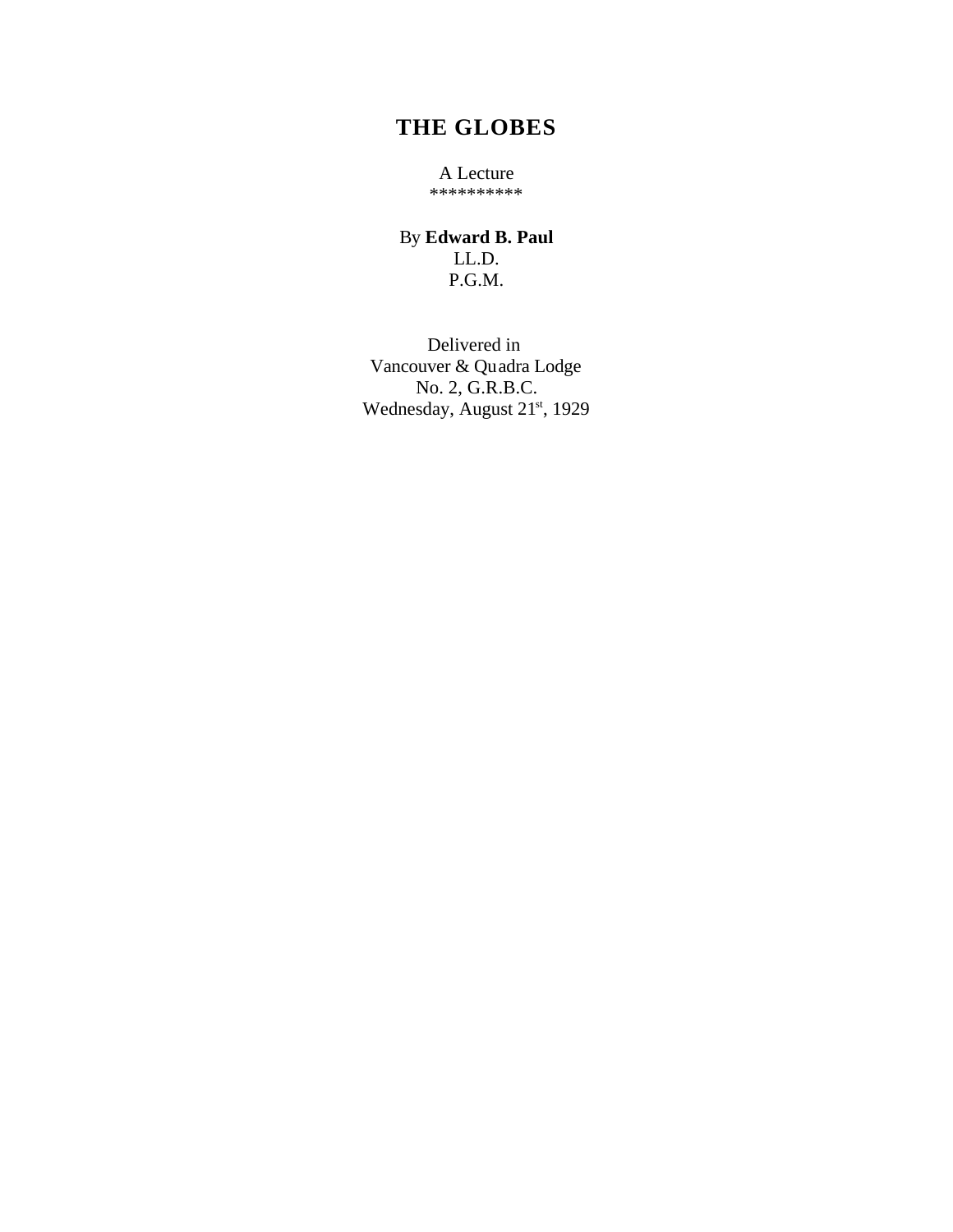*To Most Worshipful Brother Samuel J. Willis B.A., L.L.D.*

*Past Grand Master of British Columbia In affectionate remembrance of many happy years of Unbroken friendship*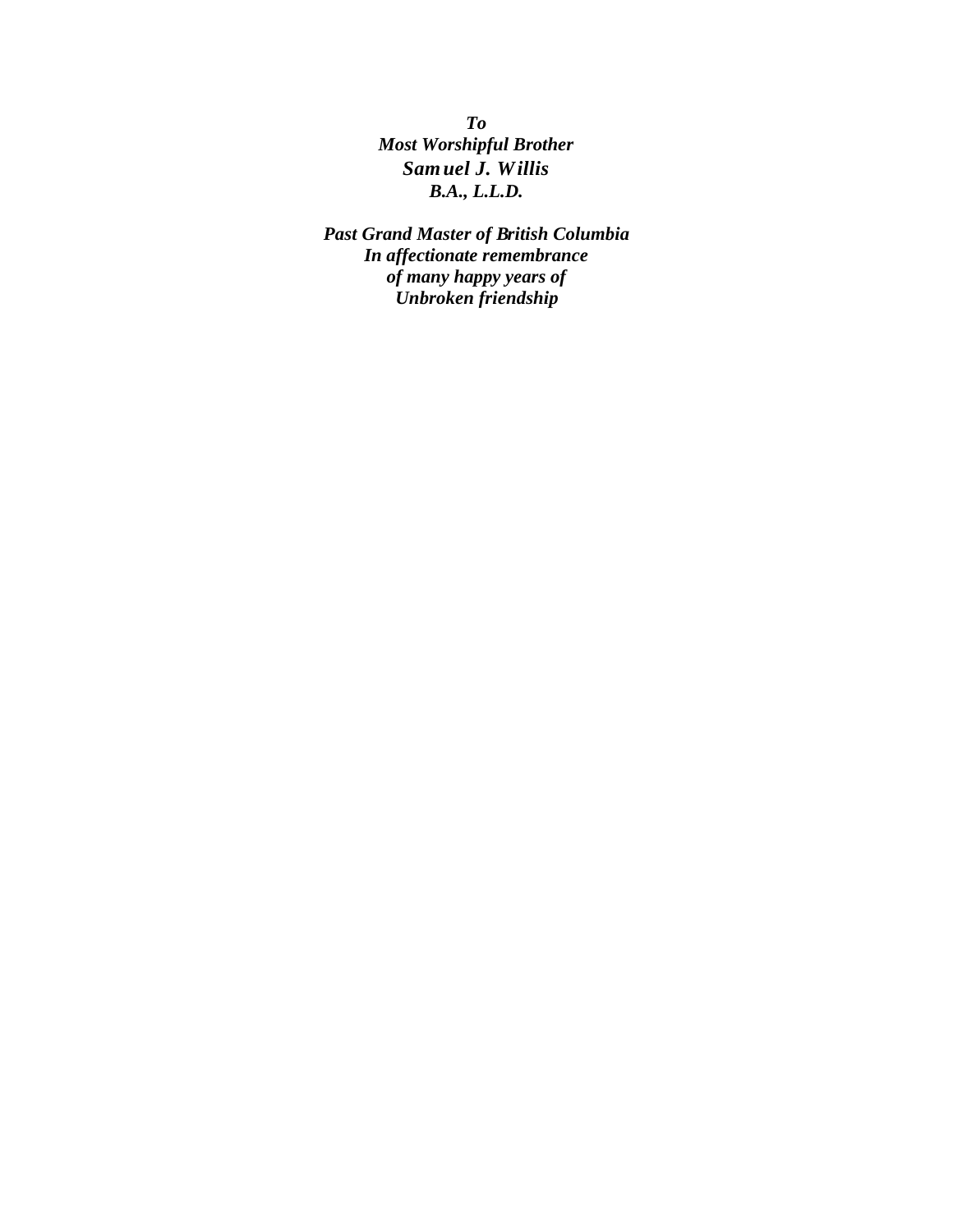#### **Preface**

As this paper was written in the form of a lecture to be delivered in the Lodge Room in a necessarily limited time, it was unavoidable that some topics should have received less attention than would have been the case if its publication could have been anticipated. I shall, therefore, attempt here to make a few explanations on points that may invite criticism.

My reading of certain symbols is intended to supplement not to supplant, or in any way belittle our Lectures on them. Symbols present many different aspects according to the viewpoint of their interpreters. To illustrate from the Symbolism of Nature, three British poets (Wordsworth, Hogg and Shelley) have each written an ode to a Skylark. A comparison of those poems will show how different is the impression made by the same object on different minds.

The Progress of Man seems to be treated here along the scientific line only. It would have been impossible in a single lecture to follow other lines of progress-Aesthetic, Moral, Religious. Each would have required different treatment. In Literature, for instance, the earliest poem that has come down to us, the Iliad of Homer, is one of the greatest. The Age of Pericles saw the summit of achievement in the plastic Arts, and so on.

I am optimistic enough to believe that the Moral progress of Man has not lagged behind his intellectual advance. The comparison is difficult, so I did not attempt it. But as an evident mark of moral progress one has only to point to the World Conscience which has been awakened by the fearful suffering caused by the Great War. The civilized nations of the world are, I strongly believe, resolved that never again shall war disfigure this beautiful Earth. Such an awakening is new in the world's history. That is great moral progress; and I believe that it is a long step towards the Brotherhood of Man to which we all aspire.

Do I read a prophecy in the legend written in symbols on the chapiters of the columns supporting the Globes "Plenty, Peace, Unity"?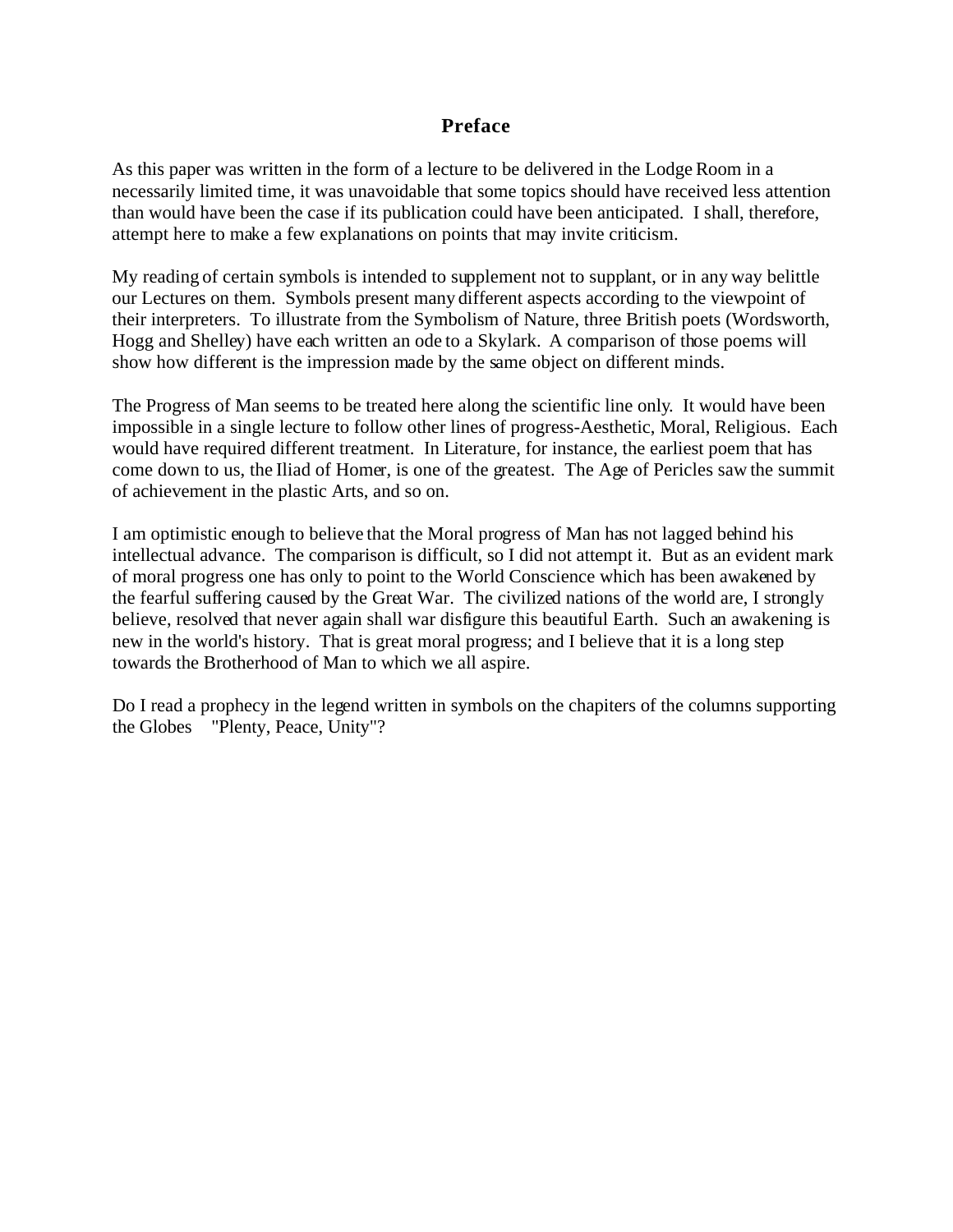#### THE GLOBES

#### Brethren:

The importance of the study of Symbolism in Masonry cannot be overrated. The spoken word in our ceremonies cannot, of course, be dispensed with, but unless it is illustrated by our wonderful symbols, its lessons would cease to have the illuminating force which impresses them so deeply on the heart and mind of every member of the Craft. I think it would not be too much to say that Masonry without symbols is inconceivable, that it would never have existed in any form, and that its sublime philosophy and reaching would have been lost to the world.

Most of us have played a game which is not only very amusing but which is also most instructive from a psychological point of view. A number of persons, say twelve, are seated round a table. Number One writes on a piece of paper, a short story, which he keeps beside him for future reference. He then whispers the story to Number Two, who, in turn, relays it to Number Three, and so on until the tale reaches Number Twelve, who writes it down. The comparison of the last paper with the first invariably shows marked divergence not only in the wording but also in the substance of the story.

That simple experiment illustrates the change that must take place in legends bequeathed to us by verbal tradition over a long period of time. Similar change has been found to occur in documents frequently reproduced by manual copyists, though probably in a smaller degree. It is not wonderful, therefore, that History, Language, and even Religion have been influenced by that law of change. Masonry cannot escape it, careful as she is to demand meticulous verbal accuracy in her ceremonies.

But symbols are immutable. The symbols of our Lodge rooms stand eternally as silent monitors defying innovation, and acting as salutary checks to the eternal law of mutation which would, in their absence, render irrecognizable in time the original intention of the lessons of the Craft.

Is it, therefore, too much to hope that every Freemason should feel an intelligent interest in all the symbolical objects ind actions which he observes in the Lodge Room and thus avoid the great danger which from time to time threatens us all of allowing close familiarity with them to degenerate into neglect of their importance and indifference to the significance of their presence in the Lodge Room?

Before proceeding to the direct consideration of my alloted subject, The Globes , I beg to draw your attention to other symbolisms of the Lodge, which I consider to be necessary introductions to that subject.

Masons generally agree that the circumambulation of the candidate for degrees represents the progress of man not only the progress of an individual from his birth to his death, but also the progress of the human race from the earliest period of which we have any record to the present day.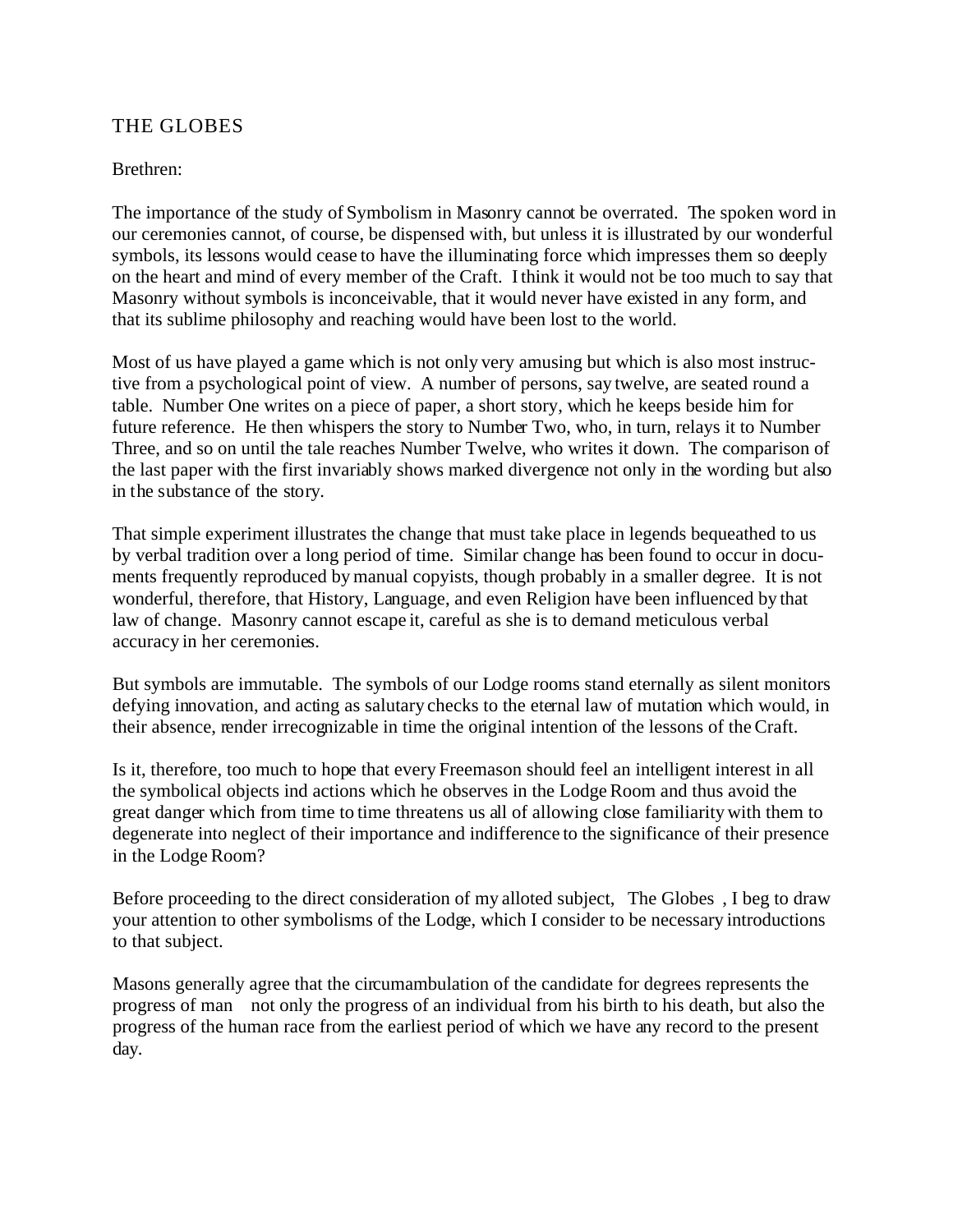So in the Second Section of the First Degree the candidate is placed in the North-east Corner the point between the darkness of the North and the light of the Rising Sun. He is represetting primitive man. The mental darkness in which man had been wandering for ages is on the point of being dispelled; the dawn of his intelligence is breaking; and the first rays of light are beginning to illuminate a human soul. According to Masonic figure, he is placed in that position to represent the foundation stone on which is to be erected the whole edifice of humanity. Each generation stands, so to speak, on the shoulders of the preceding. The importance, therefore, of primitive man in the scale of human progress is great, though it may appear insignificant. On gazing at a stately and beautiful temple no one ever troubles to look for the foundation stone. But it underlies and metaphorically supports the whole magnificent superstructure. This is the stone, representing ' the first step in humanity's progress which is personified by the E. A. He is an emblem of the pioneers of our race.

In the Second Section of the Second Degree I seem to perceive a connection among all the symbols to which the candidate's attention is directed on his way to and after his arrival at the Middle Chamber of the Temple.

The F. C. has already passed through all the ceremonies and taken the obligations of his degree. He has arrived at the end of his second circumambulation and is about to mount the third step as a Master Mason.

The beginning of that circumambulation marks a distinct advance in his onward progress. He is no longer a "bearer of burden". He has been promoted to join the ranks of skilled workmen, to lay the stones and place the beams in position. Before the end of his service in this degree, he has acquired more and more skill. He has been entrusted with the duty of fashioning and fixing in wood and stone the beautiful and sublime ideas of the Grand Master Architect. The primitive man whom he represents as an E. A. has become civilized and a co-worker with the Most High in his work of Creation. He has become an artist, and, at the end of his service the period exemplified in the Second Section to which I have been alluding he has attained to such a degree of skill as to entitle him to go further. It is proper, therefore, that he should receive such instruction and preparation as may fit him for the serious duties he is about to assume the duties of a Superintendent of the Work of the Temple. His conductor halts him at the entrance to the porchway leading to the Middle Chamber, and informs him that Masonry is not only an Operative but that it is also a Speculative Science and that the material work on which he has been engaged is not the whole purpose of his existence but that he must also erect for himself a spiritual temple whose materials are Temperance, Fortitude, Prudence, Justice, Faith, Hope and Charity and all the other excellent virtues in which the Most High has permitted us to share. Man's moral or spiritual progress should keep pace with his physical and intellectual advance.

Our brother's attention is then directed to two columns or pillars on each side of the entrance to the porchway. On the sumniits of those pillars are two globes or artificial spherical bodies, representing the Heavens and the Earth, the work of the G, A. 0. T. U. "Those objects lead," in the words of the lecture, "the contemplative mason to view with reverence and admiration the glorious works of Creation and impress him with the most exalted idea of the perfection of its Divine Creator."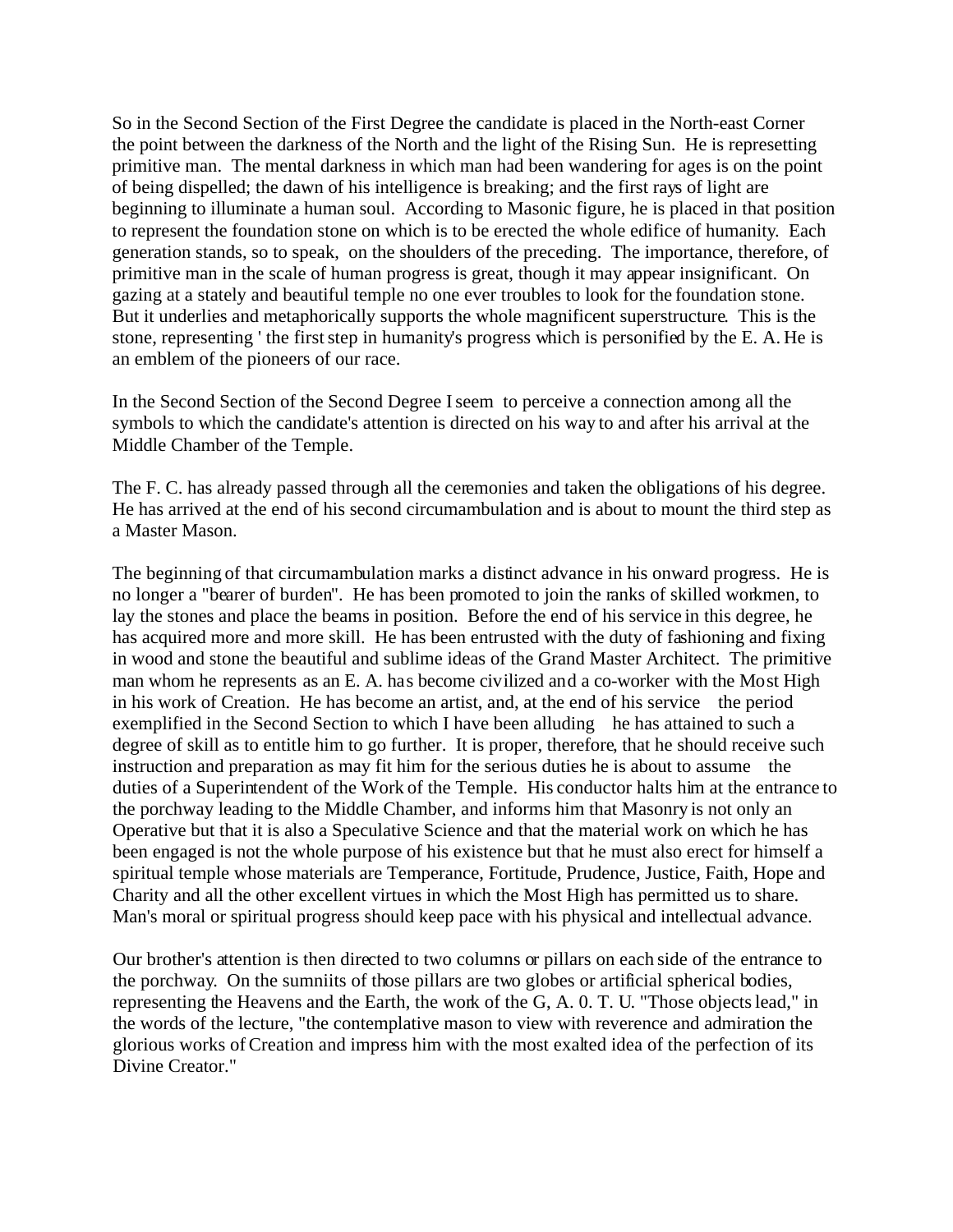Of course the objects of our study must be not the symbols themselves but the things which they symbolize. That is to say, we are to acquire as intimate a knowledge as our opportunities and abilities permit of the work of the Grand Architect in the creation of the Universe represented by the Globes. For how can we as Masons construct any edifice worthy of His approval if we neglect to study, and, having studied, make our own work conform to the designs he has laid on His trestle board for our guidance in our work?

But we cannot appreciate any great work of human genius be it the work of an Architect, Scientist, Poet or other artist unless our minds are trained and developed by Education. How much more necessary is the training of the mind when the object of our attention is the work of the Great Geometrician! Without such training we should have eyes and see not, ears and hear not, and hearts without understanding. We should be like Peter Bell in Wordsworth s poem:

#### **"A primrose by the river's brim A yellow primrose was to him, And it was nothing more."**

The candidate, therefore, is led over the Winding Stairs the stairs of Education.

The first flight consisting of three steps alludes to the three degrees, implying that Education is not confined to Youth, nor to Manhood nor to Old Age, but is continuous throughout the life of man.

The second flight, consisting of five steps alludes to the Five Senses without which material objects could not be perceived at all. They enable man to **observe** observation being the first step towards understanding all physical problems. But were we dependent on our five senses alone, Nature would appear to us, doubtless it appears to our fellow creatures, the lower animals who as yet cannot, perhaps never will, be able to place their feet upon the lowest step of the third flight, which alludes to

The seven Liberal Arts or Sciences. The first, Grammar, alludes to speech, spoken or written, without which communication between man and man, and the consequent accumulation of knowledge would be impossible. It also provides for the verbal accuracy of that communication. The second, Rhetoric, is the art of speaking and writing with elegance and force, using Figures, Allegories and other devices which constitute the symbolism of speech. The third, Logic, the science of Reasoning, teaches the method by which correct conclusions can be drawn from given premises. The fourth and fifth, Arithmetic and Geometry, are intended to comprise the whole science of Mathematics, which is the foundation of Physics, and on which in their turn depend Chemistry and the other sciences which deal with the material part of Creation. The sixth, Music, had a wider meaning for the Ancients than we now attach to it. According to its old signification it included all the arts presided over by the Nine Muses. It, therefore, refers to the works of Imagination or the Fine Arts generally. And lastly the seventh, Astronomy, which in ancient times was the only natural science known, and was to them the culmination of all knowledge.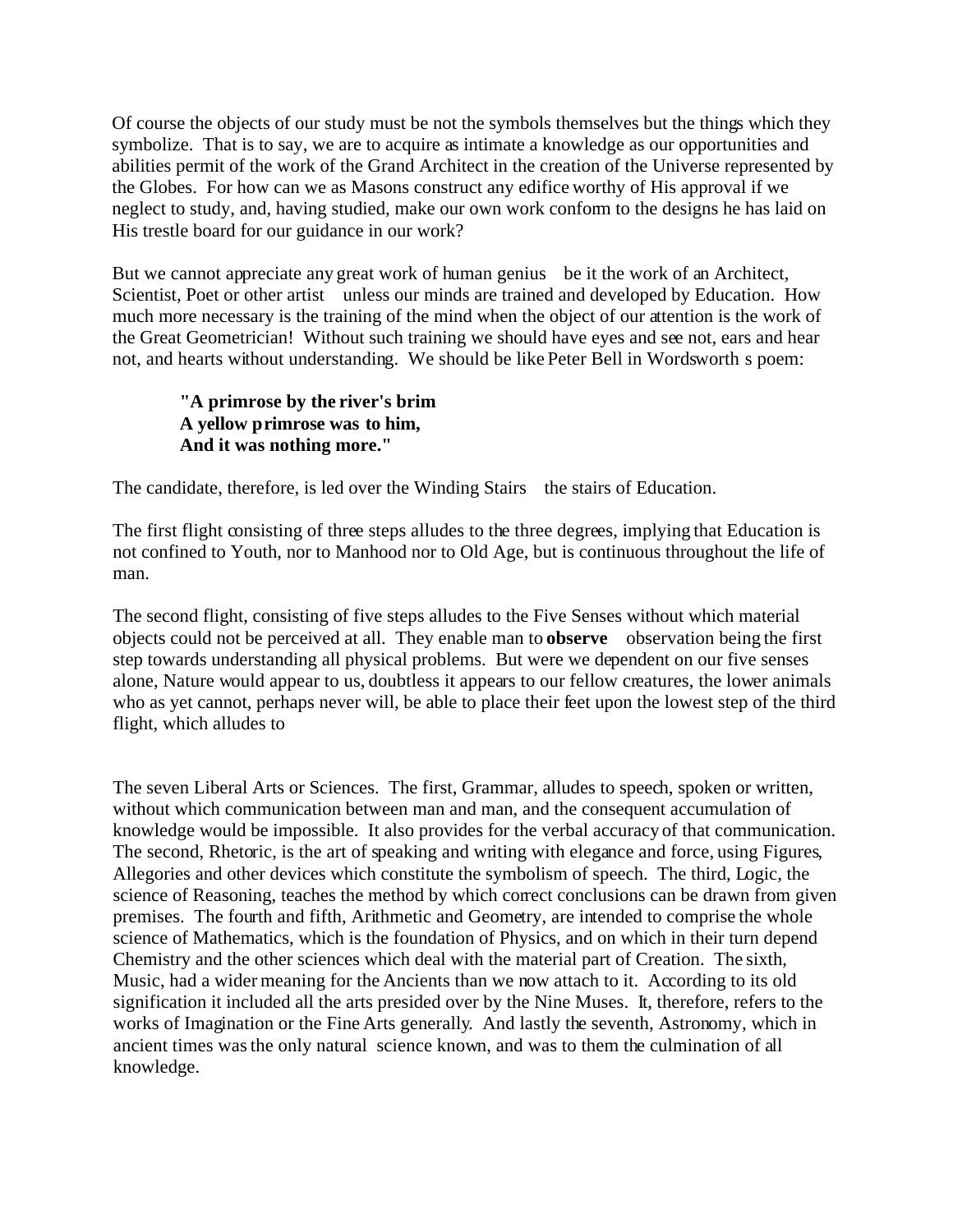I have perhaps dwelt too long on the Winding Stairs. But I interpret Masonry as saying to the candidate: "To understand the work of Creation, you must train your senses for correct observation, and your mind, through the Arts and Sciences, for the arrangement and classification of the facts brought before it by your senses; through Mathematics (including Physics, Chemistry, etc.) for finding the laws governing the phenomena which have been observed; through Logic for checking the conclusions you may arrive at in the pursuit of truth; and the Imagination, which is the basis of the Fine Arts which are represented by the sixth step, plays a vital part in suggesting to the investigator those empirical theories which usually precede all important discoveries. It also enables the Speculative Mason to see in his mind spiritual meanings hidden beneath the material objects which constitute the Universe.

Then and only then will you be competent to appreciate in some degree the work of the Grand Architect, symbolized by the "Globes".

The candidate is then led to an outer door leading to the Middle Chamber, where he is challenged, and requires to pass a test to show that lie is not an impostor, being warned by the story of the Massacre at the Fords of the Jordan of the fate of impostors; meaning that no error, however closely it may resemble the truth (Shib. and Sib.), can be offered either in Freemasonry or in Science without the certainty of detection.

After successfully passing the Outer Door, and the Inner Door (where he is required to give proof of his work as a F. C.), he reaches the Middle Chamber, where he receives further and more solemn instructions. His attention is directed to the letter G suspended in the East, which, his conductor informs him, is the initial letter of the word Geometry, which in the language of Freemasonry is synonymous with Architecture, and which in this connection may be taken to refer to the Divine Architecture, or Nature. On reaching the East the Worshipful Master further explains the symbol as being the initial of the Deity. The conductor has the power to point out only the operative side, or the material Creation, just as Physical Science cannot go beyond the sphere of matter. The Master alone can disclose the underlying spirit. It is suggestive that both are represented by the same symbol, indicating not only the absence of opposition, the one to the other, but an absolute blending or identity with each other.

The next symbol presented to the F, C. is his wages, which, he is told consist of Corn, Wine and Oil. This is most suggestive, as those objects are the elements used by the Grand Master when he consecrates a Masonic Edifice. Buildings set apart for Freemasonry are dedicated to Freemasonry, Virtue and Universal Benevolence. It is plain, therefore, that the F. C. when he has received his wages has accepted the honour of personal consecration to Universal Benevolence and Virtue the lessons of which he has already learned, the first in the lecture on Charity in the First Degree, and the second which was inculcated by the emblem of the square in the Second Degree. He is thereby reminded that Benevolence towards every one of his fellow creatures and Personal Purity of heart and conduct are necessary preliminaries to the search for Truth, reminding us of the saying:

"Pure and undefiled religion is this to visit the fatherless and the widows in their affliction and to live unspotted in the world."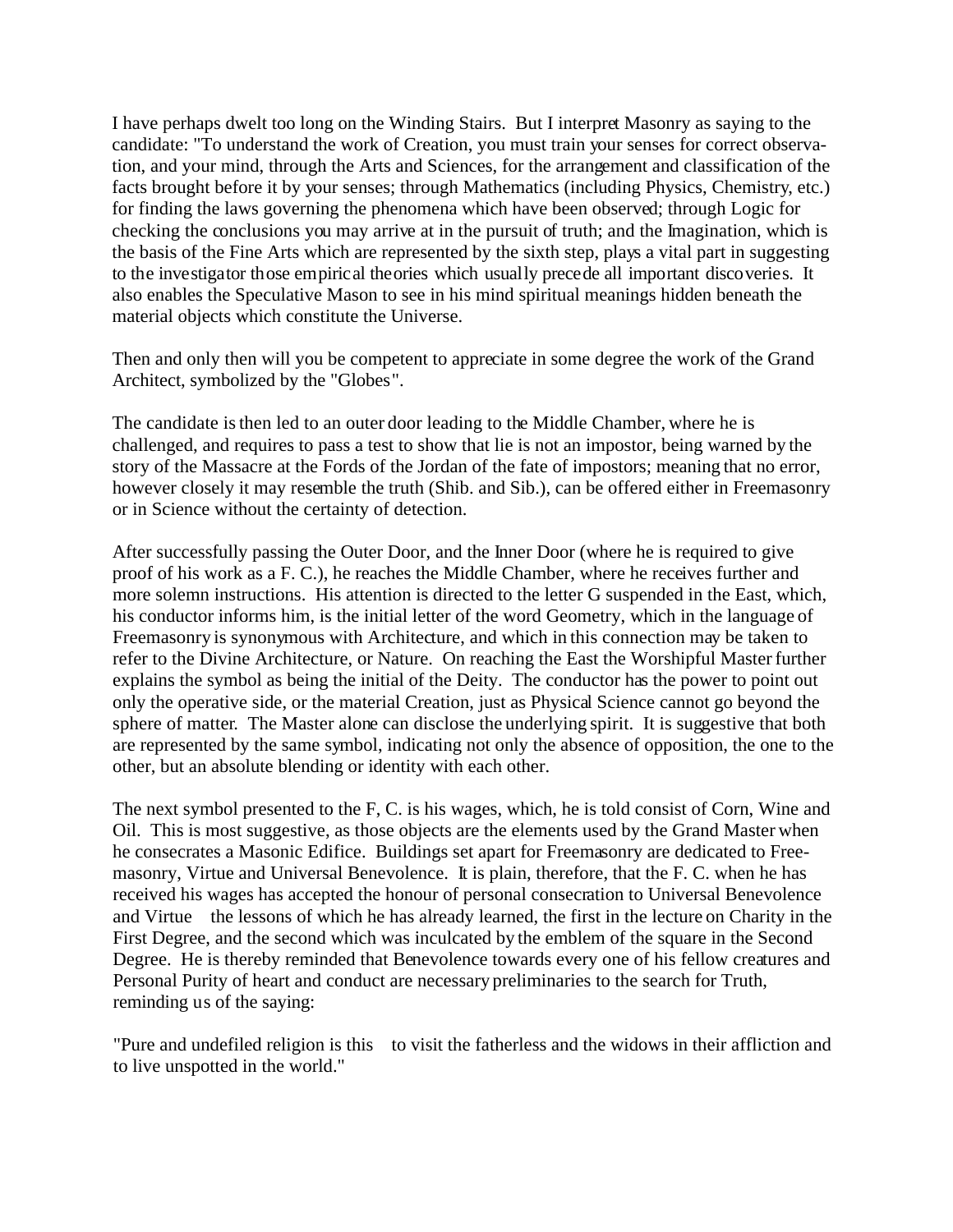The last symbols of the Second Section of the F. C. degree are the Precious Jewels, referring to the receiving and imparting of knowledge, and need no further explanation. That statement, however, does not imply their insignificance; they are as valuable as their name indicates.

In the remarks I have just made I have attempted, with all humility and diffidence, to show that the symbols in the Second Section of the F. C. degree, hang together, and are intended to prepare the candidate for the Third Degree, as well as to assist him in his study of Nature, required by the symbolism of the Globes which, no less than Education, symbolized by the Winding Stairs, is the duty imposed on every Freemason by this degree. I cannot elucidate my points more in a short lecture, so must leave them as outlines for you to fill up, as I must not forget the subject of this lecture:

# **THE GLOBES**

The compartments of the temple of the world are so numerous and diversified that to do more than to refer to any of them in the most cursory manner would be beyond the scope of a short lecture.

There are two topics in connection with Creation to which we might profitably direct our attention tonight.

- 1. The Progress of Man.
- 2. The Unity of God's Law.

God has revealed Himself to us in two great documents:

#### **1. The V. 0. T. S. L.**

Well has it been called "the inestimable gift of God to man as a rule and guide to his daily faitb and practice." No book has ever been written which so clearly lays down man's duty to God, to his neighbour and to himself; which so eloquently tells us of His Fatherly care for all His creatures, which comforts the mourner, and is the source of peace and consolation to the troubled spirit; which is our infallible teacher of how to live and how to die, and which extends to us the hopes and promises of a better life to come.

And all this wonderful message is enshrined in language worthy of expressing the will of the Deity. Macaulay says of it: "The English Bible a book which if everything else in our language should perish would alone suffice to show the whole extent of its beauty and power."

#### **2. Nature**

God reveals Himself in Nature. In St. Paul's Cathedral in London there is a slab of marble with the name CHRISTOPHER WREN inscribed on it, and beneath the name the four Latin words, Si monumentum requiris circumspice. "If you are searching for his monument, look around you."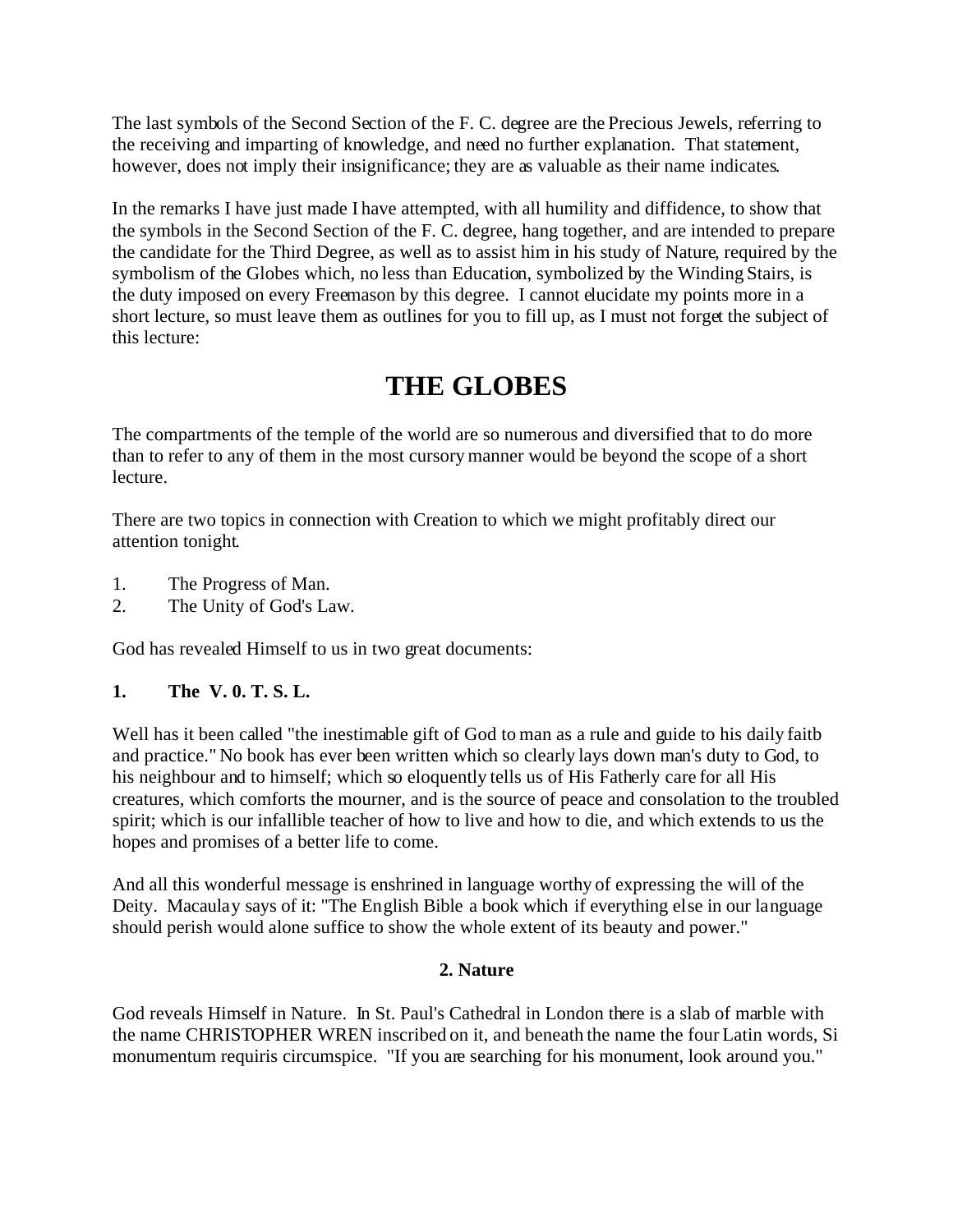So we may say of the Grand Architect, "If you are seeking for evidences of His wisdom, His power, His benevolence, and the beauty of His works, look around you on this green Earth, and those star-spangled Heavens.

Masonry seems to show us a method by which to approach the study of Nature generally. We are told that the Lodge Room is a representation of the Terrestrial Globe. We know that every material object it contains is a symbol under which lie spiritual truths and that every action in it is symbolical.

By analogy, the trees, plants, animals, stones, seas, river, man himself, are all symbols in the great Lodge Room of the World, and represent deeper truths than can be arrived at by the senses, and which are beyond the power of Science to disclose. There is much more than colour, form or scent in a rock, a rainbow, a sunset, a skylark, or a rose.

I could not, I have not the imagination nor the power of words to interpret this aspect of Nature to you. The subject is too great too sublime. But, thank God, we can turn to the immortal thoughts of divinely-inspired poets embodied in language which rings with beauty and truth. I shall, therefore, let them express in their own words the meaning I am powerless otherwise to convey to you.

Shakespeare says:

**"And this our life, exempt from public haunt, Finds tongues in trees, books in running brooks, Sermons in stones, and good in everything."**

Hear Wordsworth:

 **"For I have learned To look on Nature, not as in the hour Of thoughtless youth, but hearing oftentimes The still, sad murmur of humanity Nor harsh, nor grating, though of ample power To chasten and subdue. And I have felt A presence that disturbs me with the joy Of elevated thoughts; a sense sublime Of something far more deeply interfused**

**Whose dwelling is the light of setting suns And the round ocean, and the living air, And the blue sky, and in the mind of man; A motion and a spirit that impels All thinking things, all objects of all thought, And rolls through all things. Wherefore am I still A lover of the meadows and the woods And mountains, and of all that we behold**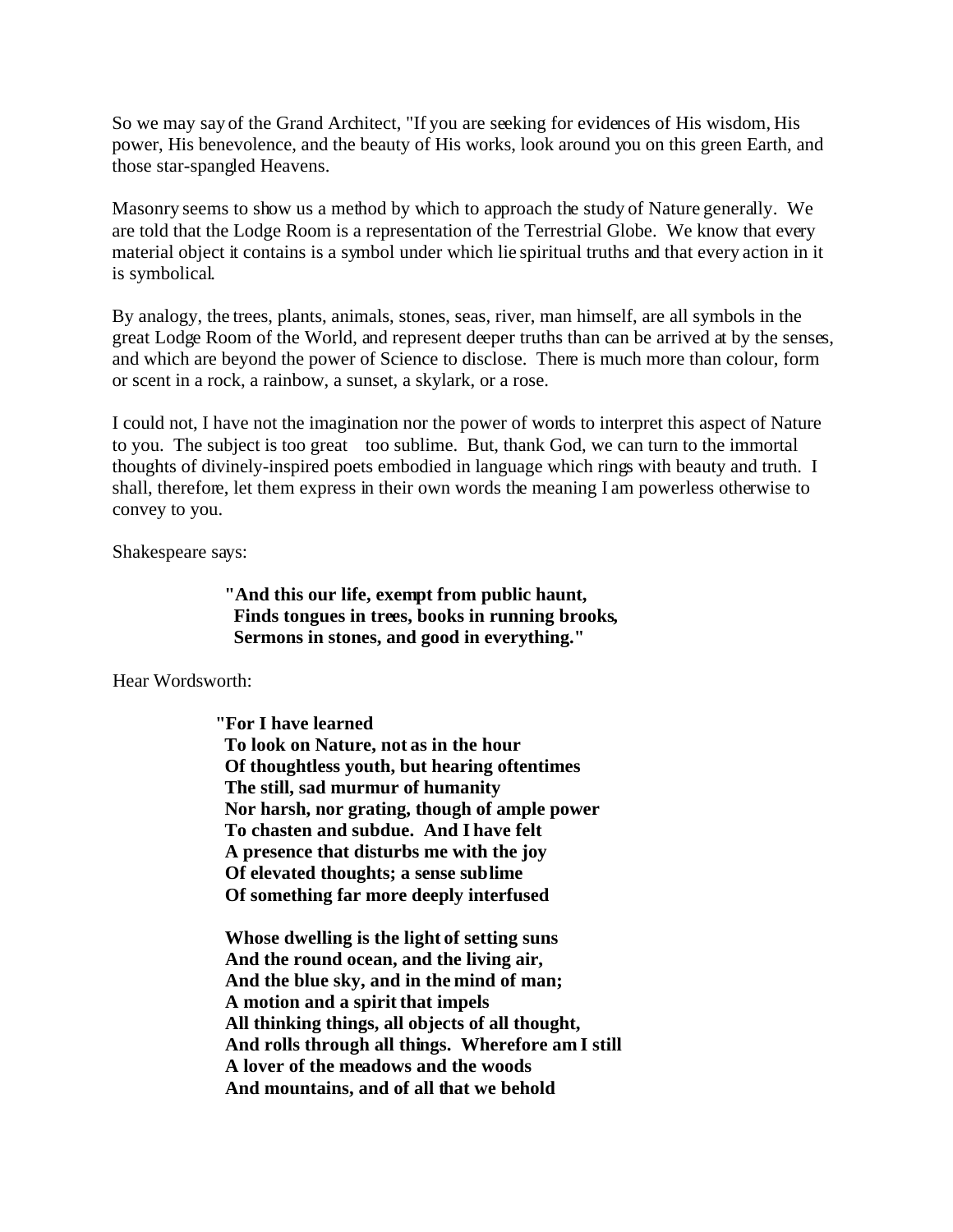**From this green earth; of all the mighty world Of eye and ear,-both what they half create And what perceive; well pleased to recognize In Nature and the language of the sense The anchor of my purest thoughts, the nurse, The guide, the Guardian of my heart, the soul Of all my mortal being."**

I hesitate to add anything to this topic, but may I quote, to sum up, these words of Alexander Pope:

> **"All are but parts of one stupendous whole Whose body Nature is, and God the soul."**

#### **The Record of the Rocks**

Time will not permit me to dwell on that most interesting topic "The Record of the Rocks," that story, written by God's own hand, of the early life in our planet. That record is inscribed in book whose leaves are varying thicknesses of rock forming the crust of the Earth. Those layers or strata lie on each other, the older beneath the more recent. But unlike the leaves of a book, they are not now in their proper order. They are scattered about, some lying horizontally, others inclined at all angles, forced out of the planes of their original deposition, and pushed here and there by the gigantic forces of Nature. The Geologist, however, with wonderful skill and patience has been able to bring those apparently disconnected leaves into their proper sequence, and thus to read the marvellous story which is written on them the story of the formation of the Earth, and of the life which existed upon it in the long ages precedent to our historical records.

The history of the Earth, its inorganic constituents and the plant and animal life which it contains and supports is of absorbing interest, and tempts one to turn aside from the plan of his lecture to talk about it.

It would be interesting to trace the gradual cooling of a blazing fragment from the Sun; the hardening of mud brought down to the sea by rivers, into shales and slates; of sand into sandstone; of oozes formed by the deposition of myriads of myriads of tiny shells on the bed of the ocean into limestones or marbles; and the origin of all those rocks which form our building materials, and from which we derive fuel and materials for our tools and machinery.

One is also tempted to dwell on the first appearance of life in the shape of marine plants and animals, and the gradual adaptation of those forms of life to varying terrestrial conditions. But to do so would be an unwarranted encroachment on your time and patience.

I shall make a jump, therefore, of millions of years to the first appearance of man on the geological record.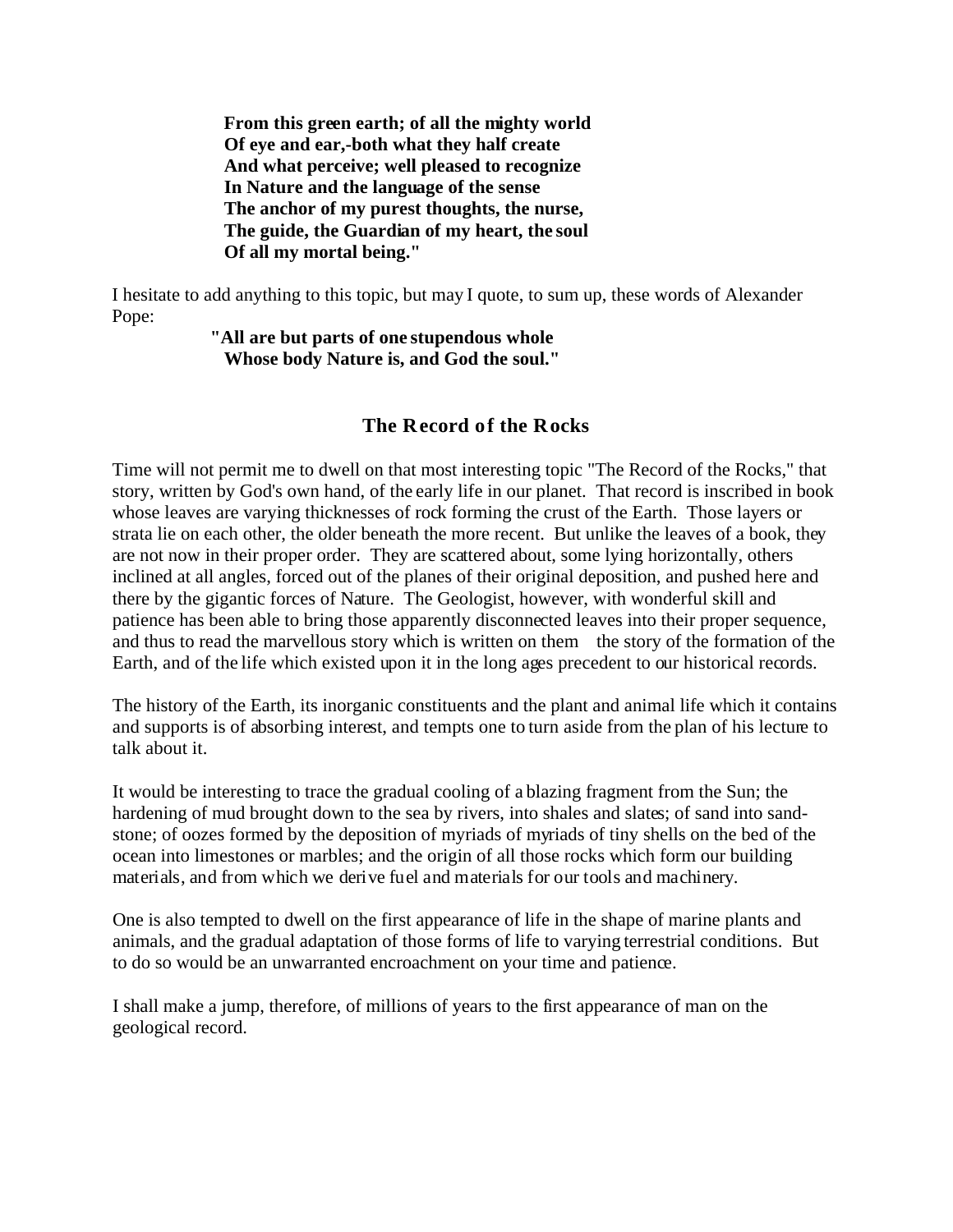Man appears to have direct physical descent from the lower forms of animal life. His anatomical structure is, save in a few small but vitally important details, ail exact counterpart of the structure of the higher anthropoid apes; but all scientists, even those who still hold materialistic views, recognize that man's place in nature cannot alone be determined by his physical resemblance to the brutes. God's plan of creation is uniform. The bodies of the lower animals are perfect for their several needs. We must not, therefore, be surprised or feel humiliated by the fact that the design of the human body has a close resemblance to that of the bodies of animals lower in the scale of creation than ourselves, nor need we grudge them the possession of bodies as beautiful as our own. Organs whose functions are identical differ, of course, in different animals according to their environment. The leaves of plants, breathing tribes of insects, gills of fishes and lungs of mammals, all of whose function is respiration, may appear utterly different, though their plan is the same. just as the design of an airplane seems to differ from that of an oceanliner, although the underlying principle of both is identical, the plan differing only to suit the media of air and water in which they are respectively employed.

But man's **psychological** differences from the lower animals point to a great and probably now impassible gulf, which, according to the great naturalist Wallace, who, simultaneously with, but independently of Darwin, discovered the Theory of Evolution, places man apart as not only the head and culminating point of the grand series of organic nature, but as in some degree a new and distinct order of being".

At some period of his evolution man appears to have left, almost imperceptibly at first, the orbit of the lower animals and entered upon the new and important curve of progress which has been gradually leading him intellectually, aesthetically and morally farther and farther apart from his fellow creatures of the lower animal world. If my figure of speech is not too extravagant, that period was the most momentous in the history of the world the period when "God breathed into his nostrils the breath of life (the Divine spark) and man became a living soul," the period which led to his becoming worthy of being a co-worker with Him in His temple of the world; the period when he started on the path which is to lead him higher and higher towards the glories of the Infinite.

That period is represented when the E. A. is standing at the N. E. corner.

A rather grand specimen was that primitive man who was first recognized by Biologists as belonging to the same genus as ourselves the genus "homo sapiens" or intelligent man . Other creatures of somewhat human type have left their skeletons or parts of their skeletons in the rocks. (The term "rock", geologically speaking, is not necessarily hard, but includes deposits of earth, gravel or coal.) But those "sub-men", while showing some signs of humanity, differed from true men in important details which would have rendered it impossible for them to develop into human beings. They have, therefore, been described as being "not in the same line as man".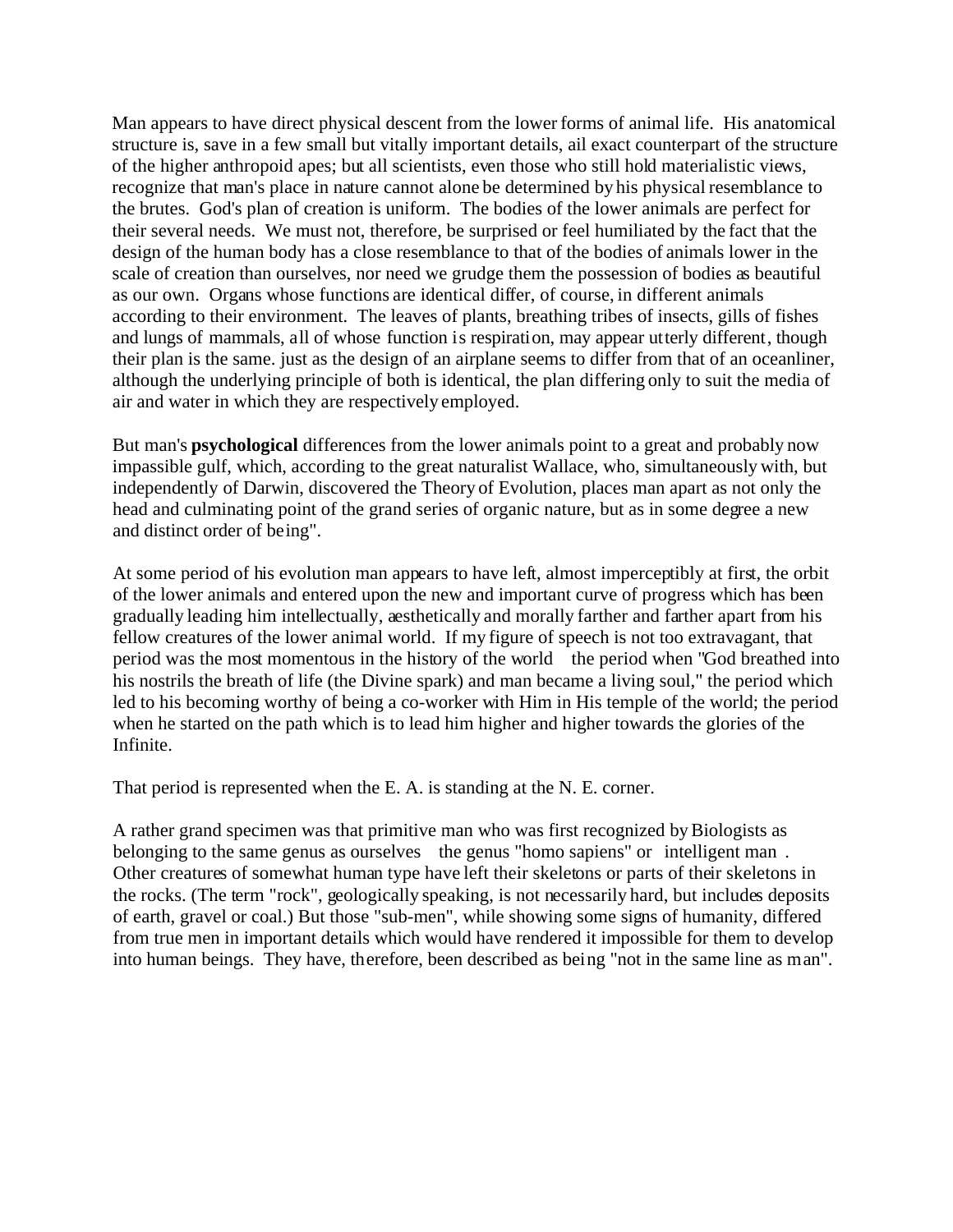The skeleton of the first true man examined by science was found at Cro-Magnon in the Department of Dordogne, in France. It was the remains of a man 6 ft. 3 ins. in height, with a skull showing brain capacity greater than that of the average modern man. He had a large facial angle, straight nose, thin lips and a good chin altogether a fine handsome man. With him were found the skeletons of a woman and of two young men. The woman s brain capacity is said to be equal to that of an average modern man.

Although Geologists assign 25,000 years as the period of time since those four Cro-Magnards were alive, their physical characteristics and the implements found with them show that they were superior to the black natives of Australia, the Bushmen of South Africa of the present day, and the native Tasmanian whose race has become extinct within human memory. Of course a lower type of primitive true men may be discovered by Geologists any day. But any type of primitive man would be equally suitable for my purpose.

We honour the pioneers of this Province who faced the dangers of climate, wild beasts and hostile natives, and the discomforts of travel in unsurveyed and rough country, attended by scarcity of food and the absence of skilled assistance in cases of sickness or accident. We recognize their heroism, and are grateful to them for having rendered it possible for us to settle peaceably and comfortably in this beautiful and opulent country. Compared with the hard experience of those pioneers who were, at least, equipped with boats, tents, cooking utensils, and excellent weapons for hunting and defense against wild beasts and the indigenous tribes who naturally resented the invasion of their hunting-grounds by strangers of different colour and alien speech, the lot of primitive man was inconceivably more terrible.

By the wisdom of the Great Creator who decreed that man was to develop his mind and soul by his own unaided efforts, and whose providence in this respect we can, at least partially, recognize, he was placed in this world naked, physically weak compared with the wild animals by which he was surrounded, without teeth or claws for seizing other animals for food, or as defence against the terrible carnivore of that epoch, unable to run as swiftly as they, to climb trees or to fly, it is more than wonderful how man could have survived under the circumstances.

But his very weakness was his strength. Compelled by the instinct of self-preservation he was gradually developing a mind, which enabled him, more and more as the centuries rolled on, to match the physical weapons of the flesh-eating beasts with spears and darts tipped with flints chipped out by his own skill from larger nodules, to overtake the swiftest deer with arrows discharged from that wonderful invention the bow; to protect himself against the cold with skins stripped from the bodies of his former all powerful enemies, and finally, before the end of the Stone Age to hold his own against those forces of Nature with which his ancestors had been engaged in an apparently hopeless struggle for tens of thousands of years.

Man was as yet not a very attractive creature. His moral nature was poorly developed. He was a tyrant in his family. His table manners were shocking, and he, his wives and children did not spend much time in dressing their hair or cleansing their bodies.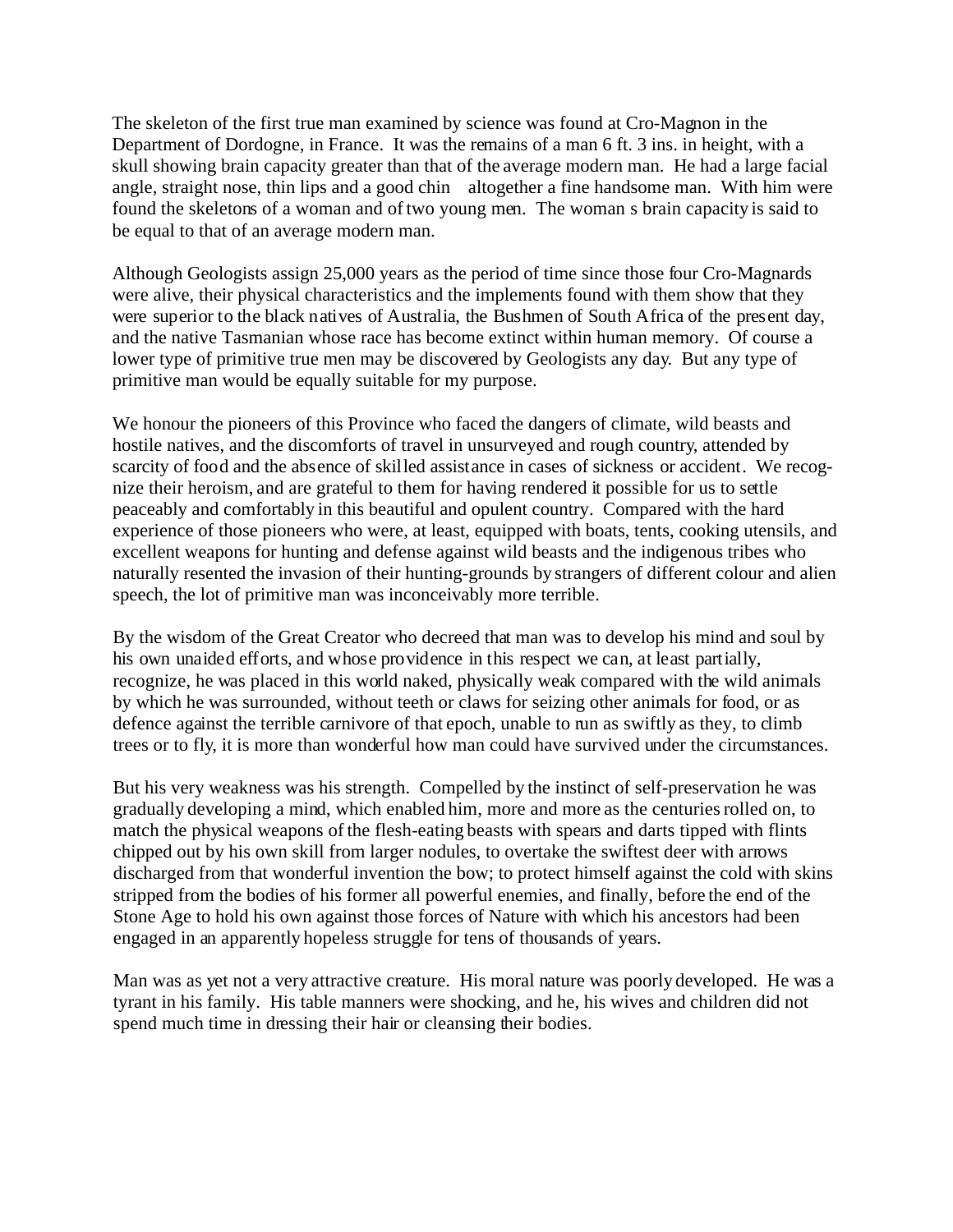One accomplishment he had which enables us to realize his common humanity. He could draw, and draw uncommonly well. He could draw better than any of his successors down to the beginning of history. In the "Illustrated London News" about the end of April of this year (1929) are reproductions, one in colour, of drawings and carvings of those people, found in the Transvaal, which are simply marvellous. One carving, by means of a flint tool on smooth basalt, of a rhinoceros about to charge, is so realistic and life-like that it has been likened by the author of the paper explaining the drawings to the work Rodin. And there is a painting of a South African antelope, the Impala, the beauty and freedom of which would be admired even if it had been published as the work of a successful modern artist.

The man of the Stone Age was not a degraded being (in the sense of going down grade from better to worse). By his own efforts he was advancing. The day of his future greatness has dawned. Like that of the E. A. at the N. E. corner the light he has seen is as yet feeble, but even that small measure of light has already set him apart from and above his fellow creatures. Like the E. A. also he is the foundation stone of the great edifice of humanity of which we are justly proud a plain rough ashlar, not smoothed by the chisel of education, nor carved by the skill of art to take its place on the chapiters of stately pillars or on sky-pointing spires, but, nevertheless, honoured above all other stones, being the only stone laid by the Grand Master himself.

So let us honour our primeval ancestor of the Stone Age not the brute from which we may be physically descended, but the True Man, the Homo Sapiens, the Intelligent Man, who by his own exertions raised himself to that dignity, to whom we owe more than life, from whom we have derived the immortal gift of a soul. If he is uncouth and savage he made the best of his opportunities, and of the materials at his hand. He had no accumulation of knowledge stored in books to guide him. He chipped his flints as his father had done before him, but as time went on he kept improving on the rude implements which had hitherto sufficed for his tribe. But he did well, always going forward slowly but surely.

While it is right for us to be proud of the high intellectual achievements of our race at the present day, we should not forget how much we owe to the stored up knowledge inherited from our ancestors. Our services are perhaps no more important than those of the Stone Men, nor perhaps is our merit greater.

#### **"All service ranks the same with God . With God whose puppets best and worst Are we. There is no last or first."**

The progress of Man after the Stone Age is a matter of ever-accelerated velocity. Slow at first, but growing quicker and quicker as the centuries roll on. The Bronze Age which succeeded the Stone Age shows a remarkable advance along all lines, and brings us up to historical time. Then the Iron Age which brings us up to the present day. Those must be passed over. Nor need one do more than mention the great civilizations of Sumeria and Crete, Babylon and Egypt, India and China, Greece and Rome, each adding to our store of knowledge in Art, Literature, Science and Philosophy. And so man speeded along on his curve of progress faster and ever faster, till, as might have been expected, the last fifty years have seen an advance in his scientific knowledge and in the material comfort of the race, unexampled in the previous history of the Earth.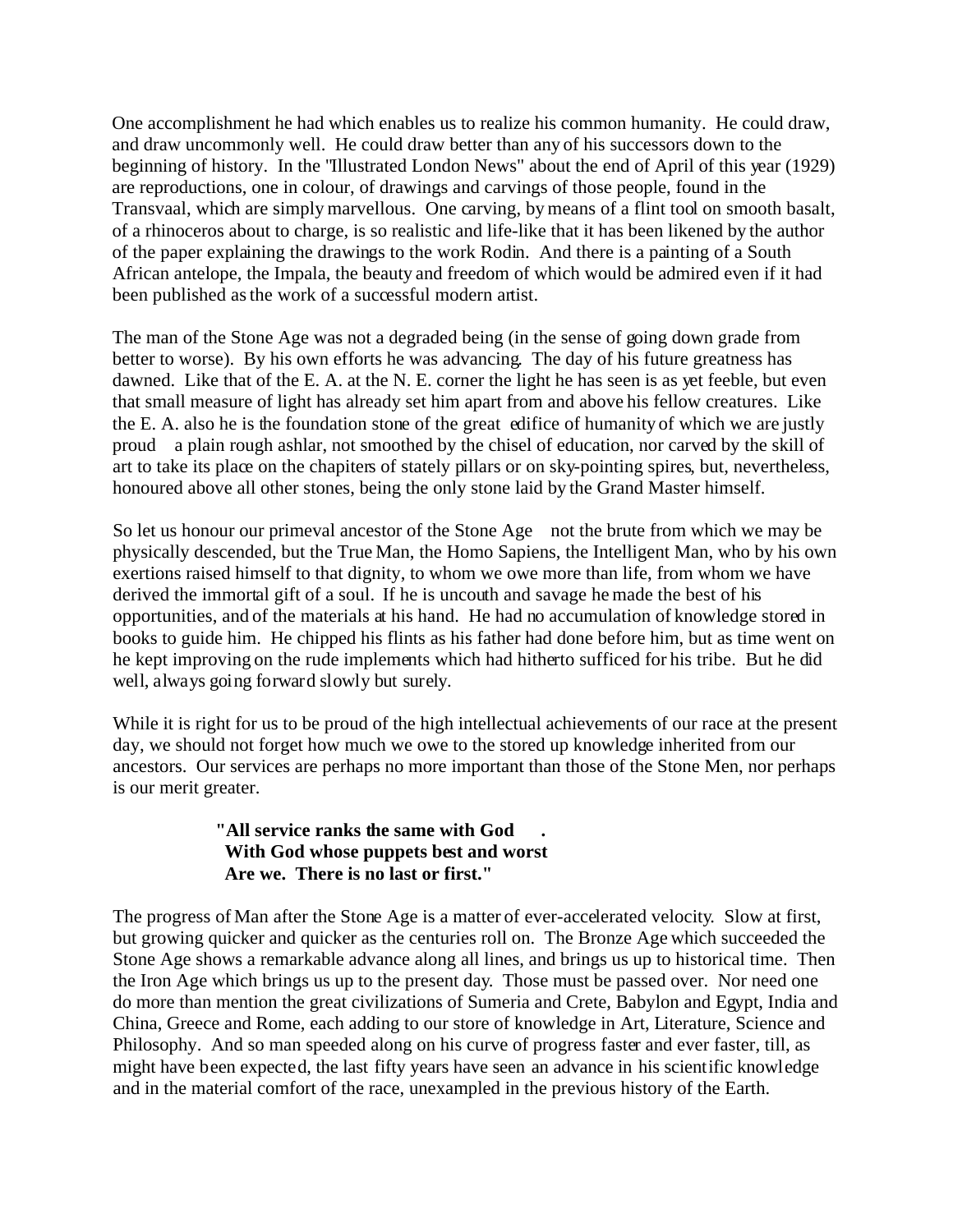Thus I have sketched far too briefly and ineffectually the progress of man from the period of our earliest record of him up to the present day. Man has progressed so far intellectually, and men of science have added knowledge to knowledge for so long and so successfully that the plan of Creation has been gradually, though of course very far from completely, disclosed to our wondering eyes. Every year, nay, every day, brings us tidings of new discoveries, each more wonderful than the last. One is struck with awe and admiration not only by the beautiful perfection of the work of God's hands in the creation of the Universe, but also, and almost equally so, by the evidence constantly before us of the intellectual achievements of our fellow man, who by his discovery and understanding of God's Laws for the ordering of the Universe gives manifest proof that he shares a portion of the attributes of the Most High, and that his mind is an emanation from the Great Mind whose plans he has begun to perceive and whose laws he in a great measure understands.

The sciences of Physics, Geology, Chemistry, and Biology have been developed to such a pitch of accuracy and perfection, that our knowledge of the Earth, its inorganic constituents, the life history of its plants and animals, and the story of man's progress throughout the ages is daily expanding, and forms a basis on which we may found a closer study and have a clearer appreciation of the wonders of Creation and the dignity of Man.

### **The Celestial Globe**

Our sense of the Wisdom, Power and Beauty displayed in the work of the great Geometrician on our own planet is immensely increased when we contemplate the Heavens, and understand as far as our limited comprehensions permit, the wonderful results of the patient investigations and genius of Astronomers from the times of the Stargazers of Chaldea and Egypt up to the Astrophysicists of the present day.

It is not possible here to dwell upon the glory of the Heavens as disclosed to us by the latter. How they see through their great telescopes the birth and death of worlds; how they tell us the chemical elements entering into their composition, their heat, size and weight, their periodical revolutions, and their distances from the Earth.

Time will not permit more than a reference to the instruments invented to enable the Astrophysicist to reach those tremendous results the gigantic telescopes, reflecting and refracting, the spectroscope, and the photographic camera. Nor can one attempt to comprehend the sublimity of the genius of those students of the abstract who have evolved the Science of Mathematics, without a knowledge of which the most accurate observations would be comparatively useless, and the laws governing the Universe would never have been discovered.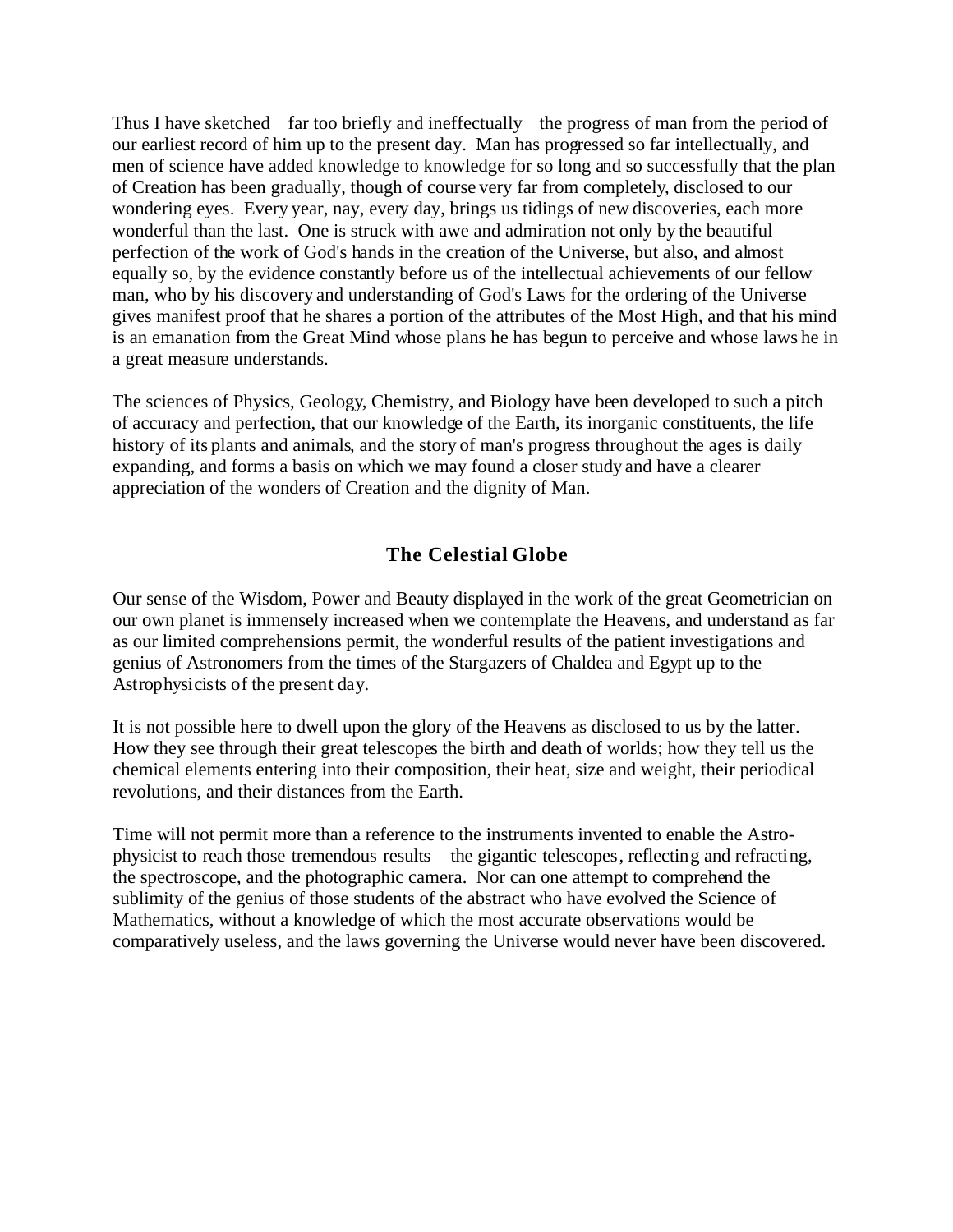But one cannot leave the subject of Astronomy which probes into the mysteries of the infinitely great without mentioning another triumph of man s intellect, namely the discovery of a new, and perhaps the greatest proof of the Unity of God's plan of creation "the Astronomy of the Atom". The discovery that the Atom is not the ultimate indivisible particle of matter, which was the belief of all scientists up to a few years ago, but can be resolved into further and almost infinitely minute elements, is one of the most triumphant achievements of the human intellect since the discovery of the laws of gravitation by Sir Isaac Newton; and its effect on human thought and on the future welfare of mankind cannot be overestimated.

That it should have ever entered into the mind of man to begin the investigation of a particle of matter so minute as to be invisible by the most powerful microscopes seems wildly incredible. (The diameter of an average atom is not more than 1/300,000,000th part of an inch!) But if any scientist had prophesied a very few years ago, that a part of the atom 1/1,000,000 the size of the atom itself could not only be rendered visible, without any change in the power of the microscope, and could be photographed, weighed, and its numbers counted, he would have been laughed to scorn, if not sent to a lunatic asylum. But all that, and more, has been done by a band of scientific geniuses who are, at this moment, engaged in probing into the secrets of infinitesimally small matter, and on the eve of world changing discoveries.

One of the most amazing revelations that have been made in this very interesting subject is that the atom is like our solar system, with a central nucleus or "sun" called the proton and an attendant satellite, as in an atom of hydrogen, or satellites, as in the atoms of heavier elements. These satellites, called electrons, whose minute size is inconceivable, revolve round the proton, as our moon round the earth, in circles or ellipses, obeying the same laws which Newton discovered as governing the movements of the heavenly bodies.

These protons and electrons also have been found to be positive and negative charges of electricity, thereby disclosing the astounding fact that the ultimate element of which matter is composed is energy or force, and that, in its last analysis, matter cannot be said to be more real than spirit.

And the end is not yet. Scientists are hoping that the time is not far distant when a new source of energy, at present known to be latent in the nucleus of the atom may be liberated and directed to the use of man energy inexhaustible, and more powerful than any with which we are acquainted, which will solve for all time the question of the world-supply of food and fuel, but which if used for the purpose of destruction would wreck the world. Scientists fear to entrust such a formidable weapon to the world, which they are afraid has not advanced morally so far as it has gone intellectually. The future is in the hands of you, young men, and your children. The choice of dwelling in a world of hitherto undreamt of comfort and happiness, or death in its ruins, will perhaps be placed before you in your lifetime. Scientists cannot desist from their search. Shall man prove worthy of their genius and self-sacrifice?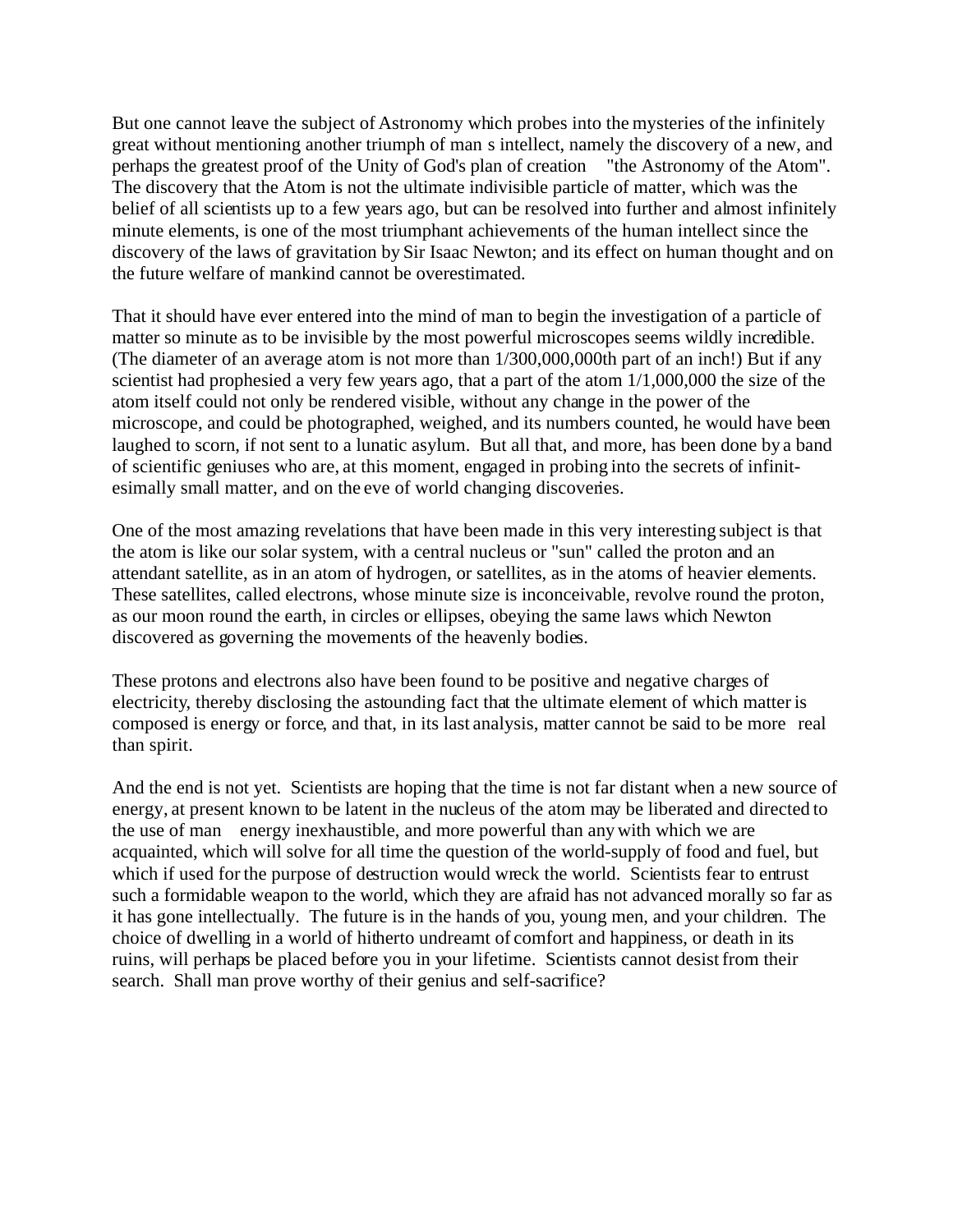There seems to be little doubt as to the answer. God, from the beginning, placed man in the world naked, and seemingly doomed to destruction by the powers of Nature. For long ages he has been triumphing over his difficulties, and step by step has been progressing till the present time. Can we doubt our own power to face and overcome any danger which may be in store for us? The lessons of the past ought surely to teach us that difficulty and danger are placed in our way, not for our destruction but for our education, and that as man has never yet as a race succumbed under God's salutary discipline, so we ought not to fear any trial which he may send us in these enlightened days. We as Freemasons can never forget the solemn moment when we professed our trust in God in all times of impending difficulty and danger, and I am sure that each one of us is ready to renew that profession under all circumstances, come weal, come woe.

Let us say with the poet:

 **"I trust in Nature for the stable laws Of beauty and utility. Spring shall plant And autumn garner till the end of time. I trust in God the right shall be the right And other than the wrong while He. endures, I trust my own soul that can perceive The outward and the inward Nature's good And God's."**

Thus I have tried to show the progress of Man from his early beginning to the present time, in the hope that by so doing we may be inspired by pride in the dignity of our race, and a sense of our responsibility as co-workers with God.

I had intended to devote more time to the discussion of the Unity of the Divine Law; but this lecture has, already, I am afraid, exceeded the limits of your patience.

That wise Roman Emperor, Marcus Aurelius, prophesied it when he said:

#### **One universe made up of all that is; and one God in it all; and one principle of Being; and one Law, the Reason, shared by all thinking creatures; and one Truth.**

We have shown that the invisible atom is but a small replica of our solar system, and that the same Law governs both. Many other striking examples of Tennyson's prophesy of "One God, one Law, one Element" might be made. But I may be permitted to make one other quotation on account of its truth and beauty:

> **"The very law which moulds a tear And bids it trickle from its source, That law preserves the Earth a sphere And guides the planets in their course."**